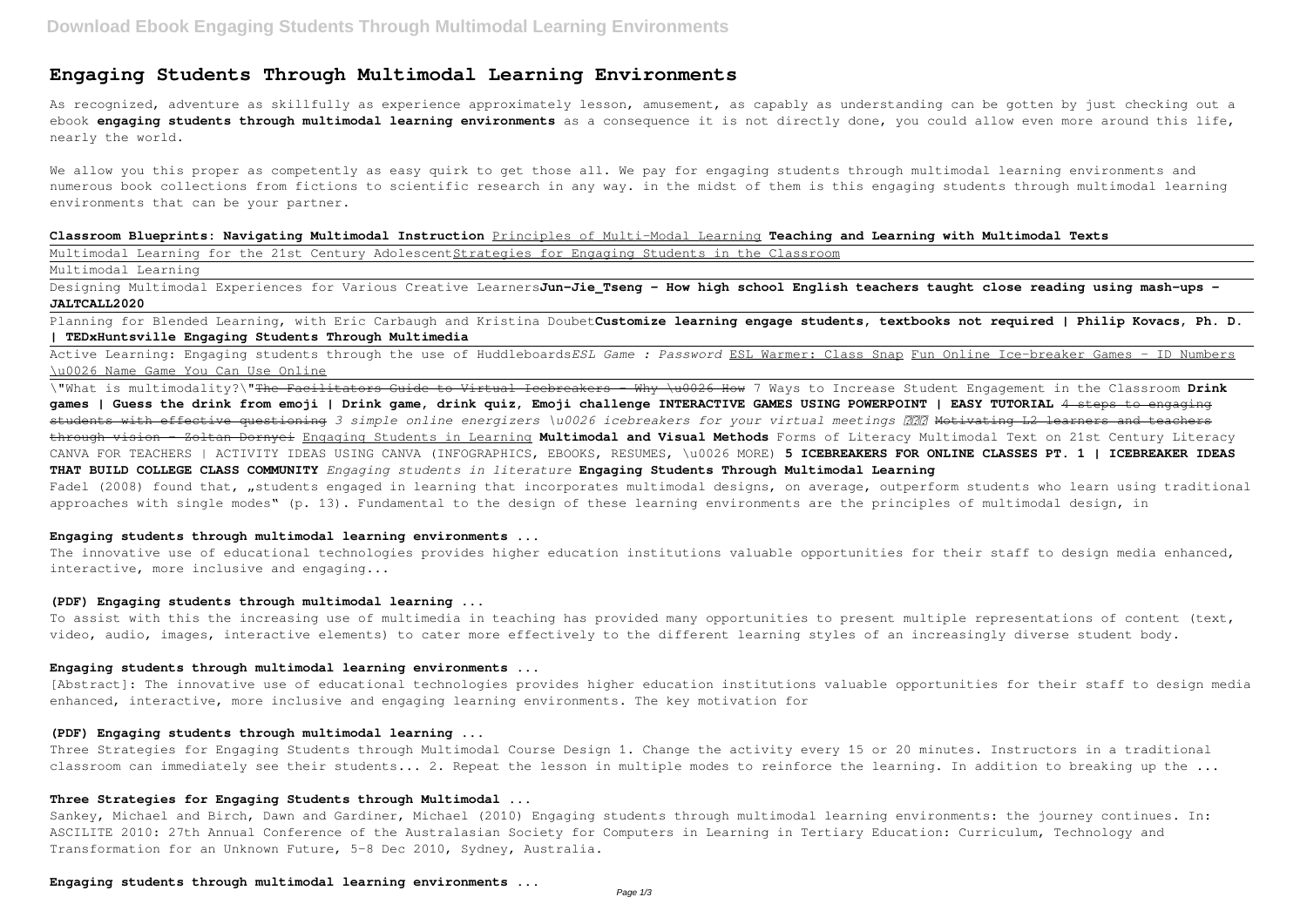With the rapid move to more computer-based teaching, traditional printed materials have been converted into more multimodal, interactive, technology mediated e-learning. Information is now shared through diverse media, such as online social and

While, in this study, multiple representations of content did not lead to discernable improvements in learning performance, students reported very favourably on multimodal learning elements and perceived that they had assisted their comprehension and retention of the learning material.

#### **ENGAGING ENGLISH STUDENTS THROUGH MULTIMODAL LEARNING ...**

# **Engaging students through multimodal learning environments ...**

Multimodal learning engages students with content using multiple modes, or mediums of communication. It hinges on the VARK model of learning styles, which holds that different students learn best through visual, auditory, reading/writing, or kinesthetic interactions with content. Visual learners require pictures and graphics.

Multimodal teaching is a style in which students learn material through a number of different sensory modalities. For example, a teacher will create a lesson in which students learn through auditory and visual methods, or visual and tactile methods.

#### **Multimodal Learning: What Is It and How Can You Use It to ...**

Teaching creating multimodal texts is based on teaching writing, extended to teaching students how to produce short, purposeful, and engaging texts in different forms and media formats. Students need to develop increasing control over the different semiotic contributions of each of the modes deployed, and at the same time, attend to creatively combining modes into a meaningful whole (Hull, 2005, p.234).

#### **Creating multimodal texts - Department of Education and ...**

When a teacher asked a question, at least one student would be asked to answer the question. This was the teacher's way of engaging students in learning. Richmond et al. (2008, p. 191) state, -One of the most important ways to increase immediacy in a relationship is to send verbal messages that encourage the other person to communicate.

Engaging Students Through Multimodal Learning Environments Fiction, Humor, and Travel, that are completely free to download from Amazon. Engaging Students Through Multimodal Learning Engaging students through multimodal learning environments: The journey continues Michael Sankey University of Southern Queensland Dawn Birch Sunshine Coast Page 5/27

#### **Engaging Students Through Multimodal Learning Environments**

Through a multimodal design, e-learning courses should also challenge students to test concepts on their own, collaborate and discuss with others, and apply their own relevant experiences. Modern technologies make this interactive and multimodal experience achievable.

# **Multimodal Teaching Strategies | Synonym**

Vizi uses a rigorously designed pedagogy that triggers multiple learning centers in the brain through multimodal learning experiences such as video, simulations, games, and interactive exercises. As a result, Vizi helps students achieve specific learning objectives and test their actual mastery of a subject.

#### **Improved Learning Outcomes through a Multimodal Text ...**

A small-scale online survey with closed and semi-structured questions has been deployed to school and university teachers (n=68) for eliciting their experiences in multimodal teaching and learning....

#### **(PDF) Multimodal Teaching and Learning with the Use of ...**

# **Multimodal\_chinese\_\_languange\_class\_Chapter7\_Part8.docx ...**

Multimodal texts and assessment therefore can be the catalyst in creating authentic and engaging assessment tasks that students write for purpose and with a particular audience in mind. "Different modes demand different intellectual work from pupils and this work 'fills up' the concepts to be learnt in different ways.

# **Multimodal texts surround us. What are they? How can we ...**